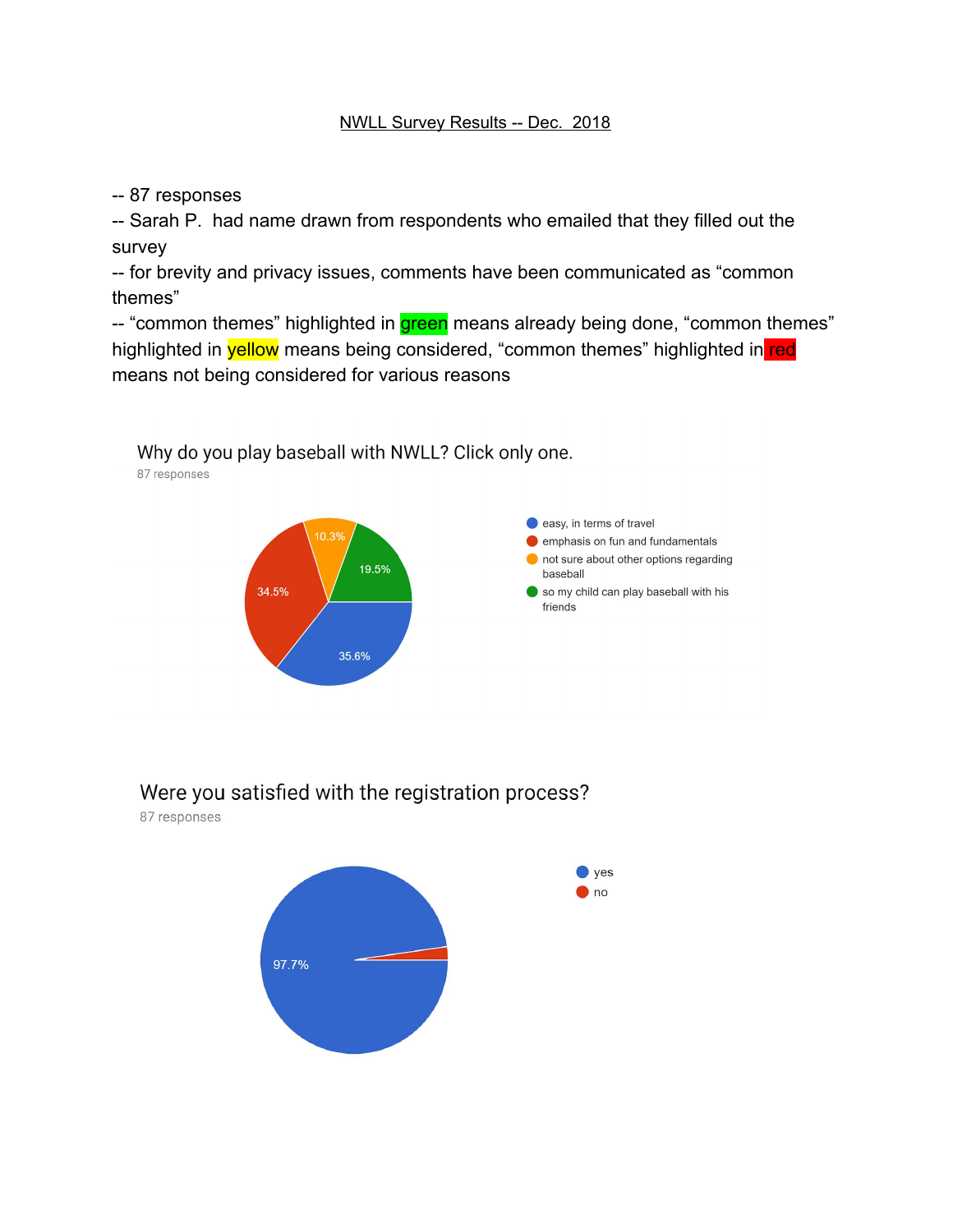#### Were you satisfied with the communication from the NWLL website?

87 responses



so much better than previous years with standings and pitch counts--awesome! Really liked twitter for general quick communications keep it up Include standings and schedule Just moved to Calgary. Finding the diamonds and maps of where they are located was not easy. Should not be "PDF" but should be linked via google maps

# Were you satisfied with the communication from your coaches/managers?

87 responses



Not husband and wife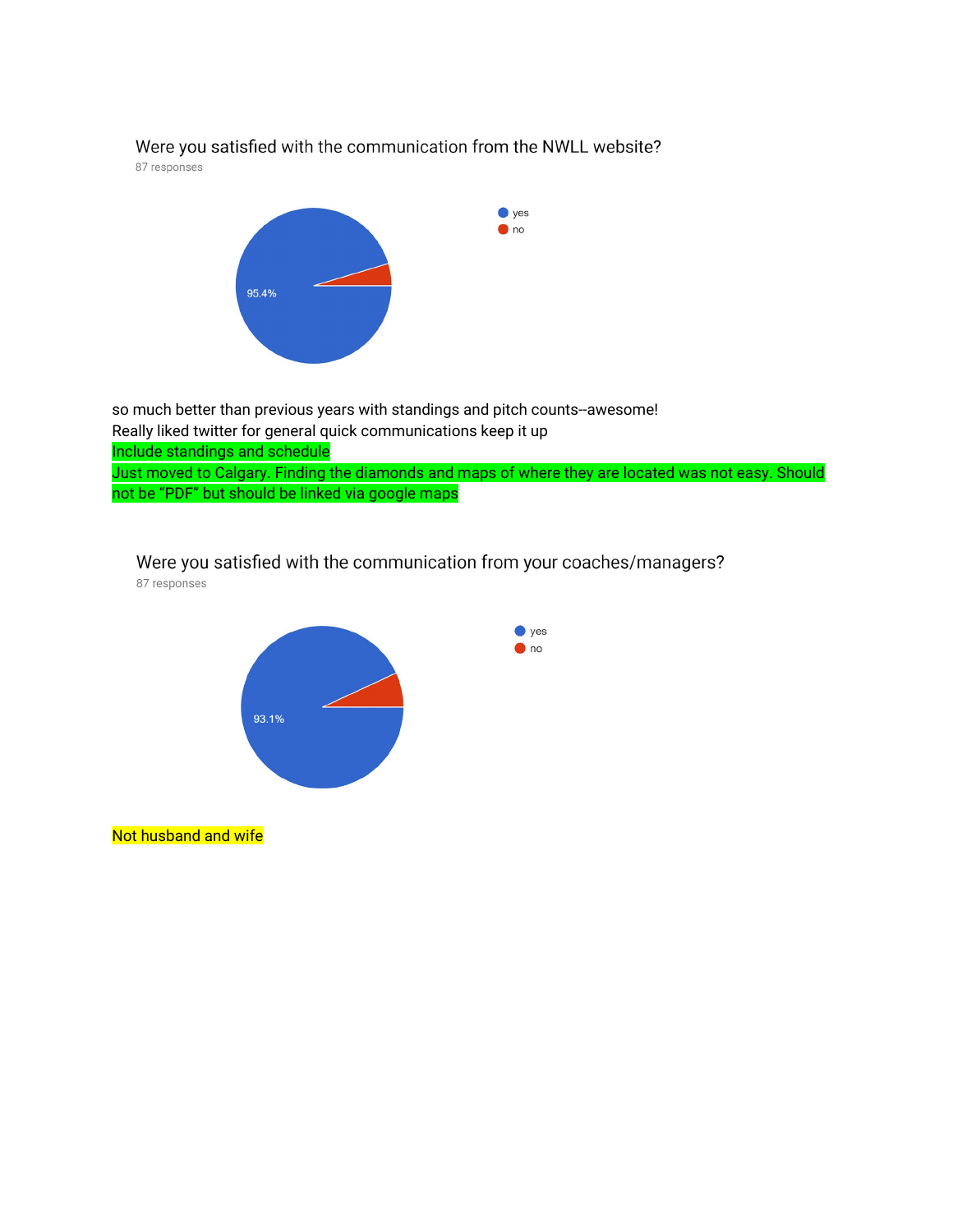If your child was in minor or above, were you satisfied with the evaluation process? T-ball/coach pitch -- please select n/a.

87 responses



Don't have them over Spring Break x5 *Evaluations will only be on the first Saturday of spring break this year!!!!!!!*

Eliminate it. The focus should be enjoyment of the game, not winning and who is best.

A little too much standing around for 9-year-olds. Tough for them to be patient.

#### Were you satisfied with the process of picking up and dropping off the uniforms?

87 responses



Need new uniforms x3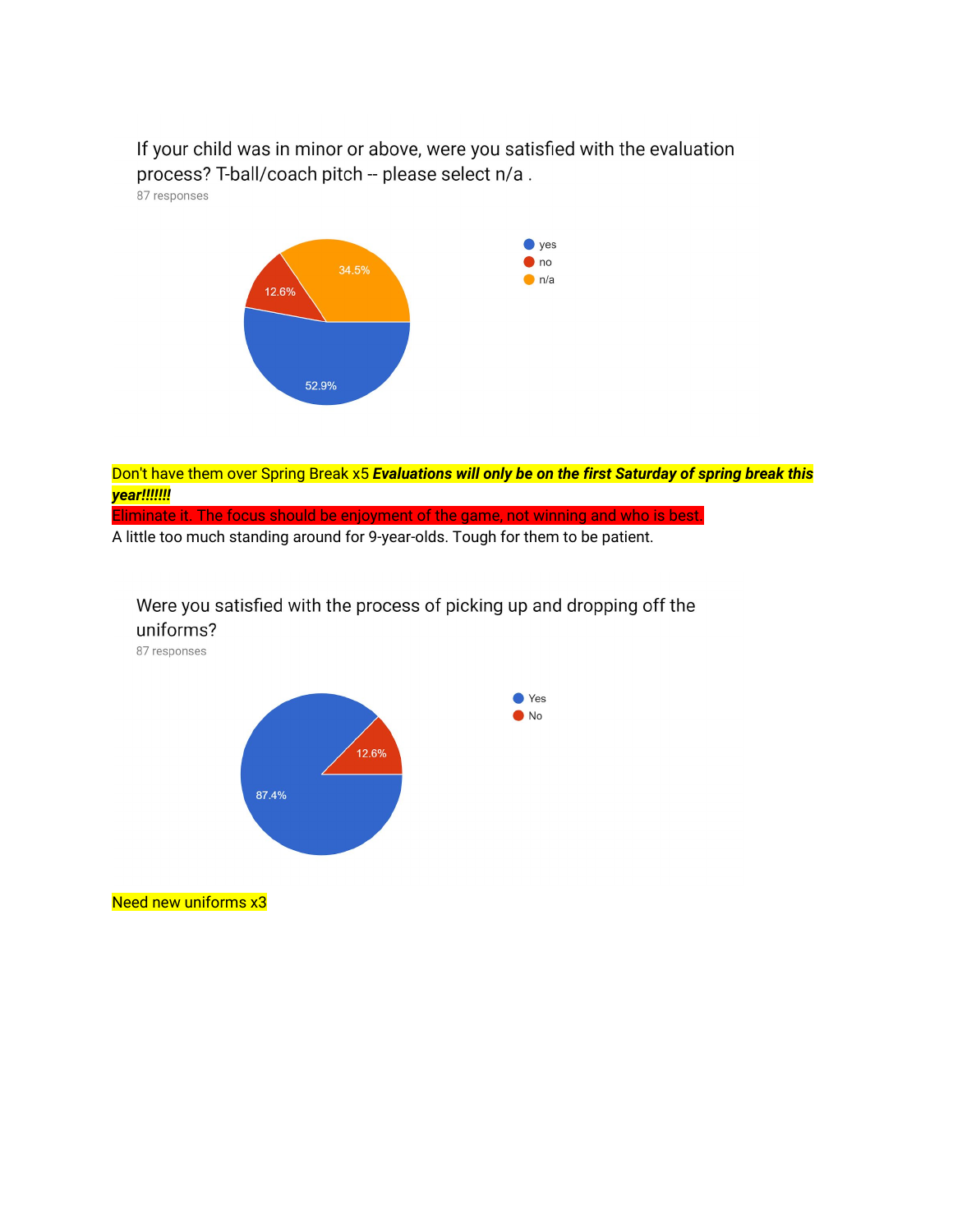

Our child was 5 this season and played t ball. Games were way too late for her and practices seemed a bit long especially when she had school the next day. Our practices were at 6 and games started at 7. Many games went till 8–just too late for little people. It would be great to have practices at 6, games at 6:30 and done no later than 7:30 for the little guys

Majors team - there weren't regular practices. Maybe one every two weeks. I would appreciate a regular practice schedule.

Practices should be set up by NWLL for the teams and not left to the coaches to do. That isn't fair to the coaches or the kids.

Were you satisfied with the quality of umpiring? Remember, the majority of the Umpires are 12-16 year olds and they are learning. 87 responses



Great job x 4 Maybe feel the new umps coming in should shadow an experienced ump Inconsistent x3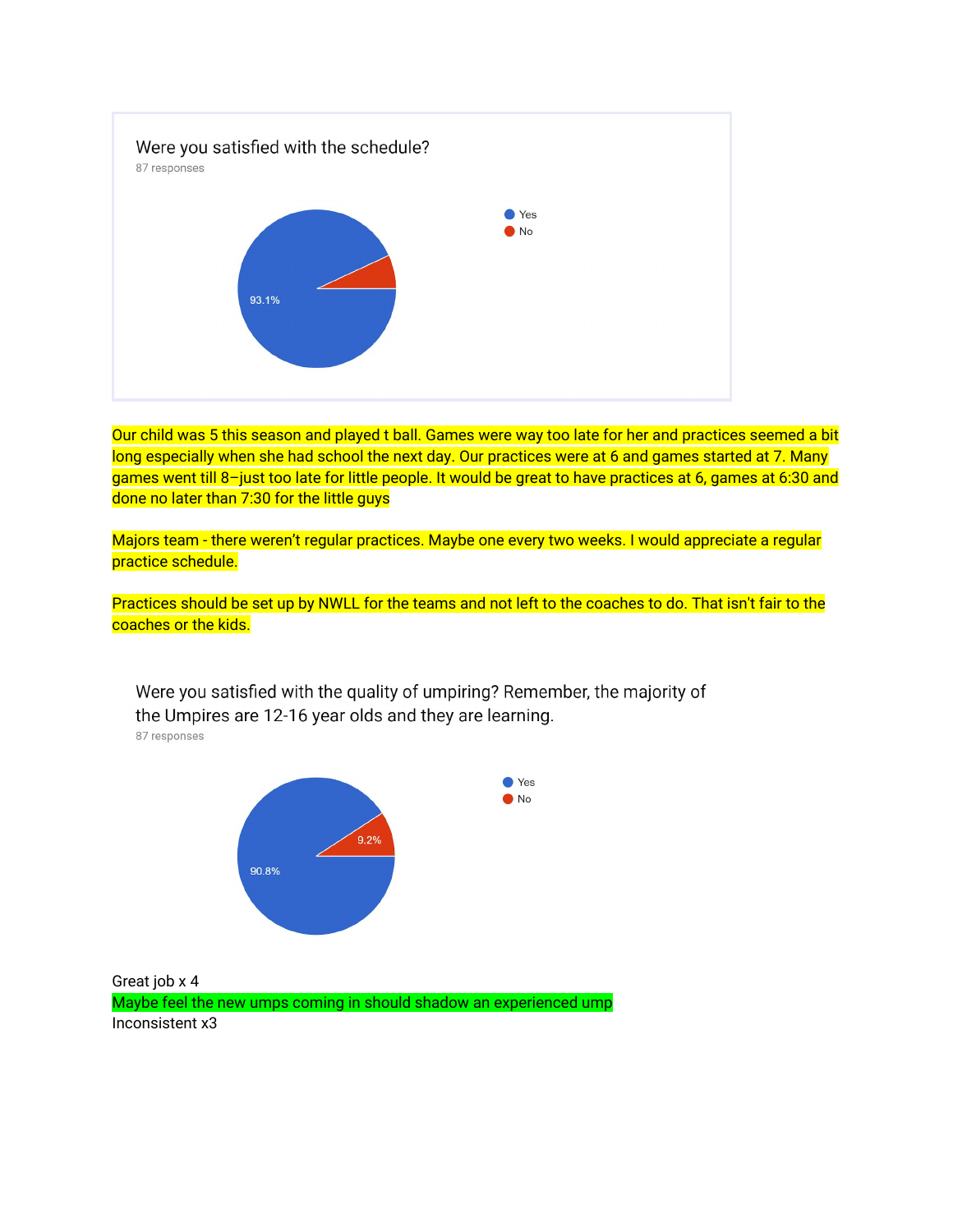### How were the quality of the diamonds within NWLL?

87 responses



Did your child participate in the summer baseball program? 87 responses



-- need a coordinator



87 responses